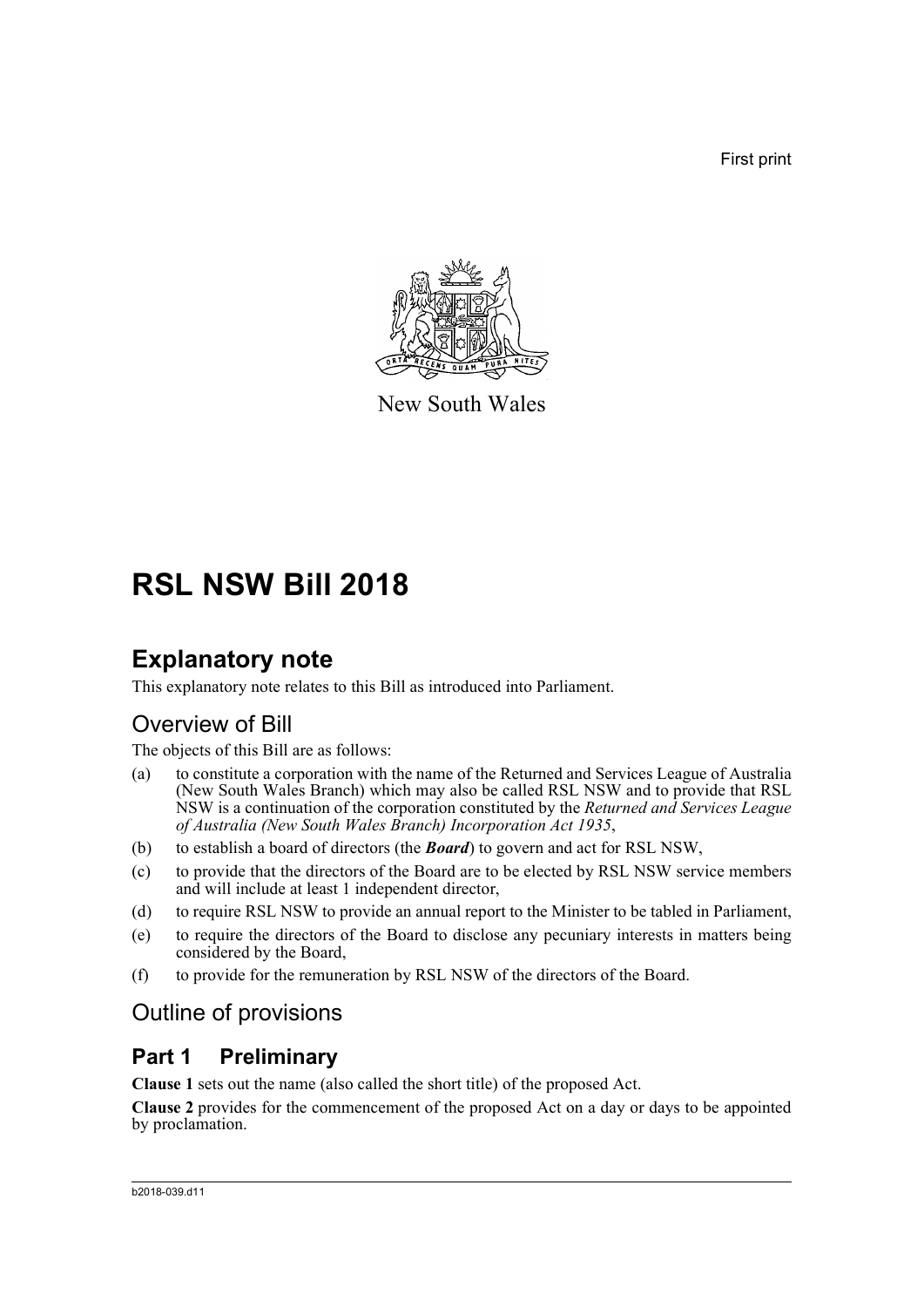**Clause 3** defines certain words and expressions used in the proposed Act. The term *RSL NSW Constitution* is defined as the document called the "Constitution of the Returned and Services League of Australia (New South Wales Branch)" as in force for the time being and *service member* has the meaning it has in the RSL NSW Constitution.

# **Part 2 Constitution and management of RSL NSW**

**Clause 4** constitutes RSL NSW as a corporation. It is a continuation of the existing corporation constituted by the *Returned and Services League of Australia (New South Wales Branch) Incorporation Act 1935*, which is repealed by the proposed Act.

**Clause 5** provides for a board of directors of RSL NSW. The Board is to consist of at least 3 (but not more than 10) directors. The directors are to be service members elected by the RSL NSW service members (who each have 1 vote) in accordance with the RSL NSW Constitution. The Board is to also appoint at least 1 (but not more than 2) independent directors.

**Clause 6** provides that all decisions relating to the functions of RSL NSW are to be made by or under the authority of the Board.

# **Part 3 Functions of RSL NSW**

**Clause 7** specifies the functions of RSL NSW. Some of the functions of RSL NSW are conferred or imposed by or under the RSL NSW Constitution.

**Clause 8** requires RSL NSW to prepare an annual report of its operations. The annual report is to include the audited financial statements and accounts of RSL NSW.

**Clause 9** provides that RSL NSW is the guardian of the Cenotaph in Martin Place, Sydney.

**Clause 10** provides that RSL NSW is the guardian of the Anzac Memorial Building.

**Clause 11** enables RSL NSW to delegate its functions.

### **Part 4 Miscellaneous**

**Clause 12** requires the directors of the Board to disclose any of their pecuniary interests in matters being considered by the Board.

**Clause 13** authorises the directors, subject to any other Act or law, to be paid remuneration by RSL NSW.

**Clause 14** provides for the manner in which documents requiring authentication by RSL NSW may be authenticated without the seal of RSL NSW.

**Clause 15** requires amendments to the RSL NSW Constitution to be registered by the Registrar-General.

**Clause 16** provides for the manner in which documents may be served on RSL NSW.

**Clause 17** enables the Governor to make regulations for the purposes of the proposed Act.

**Clause 18** repeals the *Returned and Services League of Australia (New South Wales Branch) Incorporation Act 1935*.

# **Schedule 1 Savings, transitional and other provisions**

**Schedule 1** contains savings, transitional and other provisions consequent on the enactment of the proposed Act, including the power to make regulations of a savings or transitional nature. The Schedule provides that the existing State Council established under the RSL NSW Constitution is taken to be the Board under the proposed Act, and may exercise the functions of the Board, until the terms of office of the existing State Council members expire and directors are elected under the proposed Act. However, an independent director or directors are to be appointed as soon as practicable after the commencement of the proposed Act.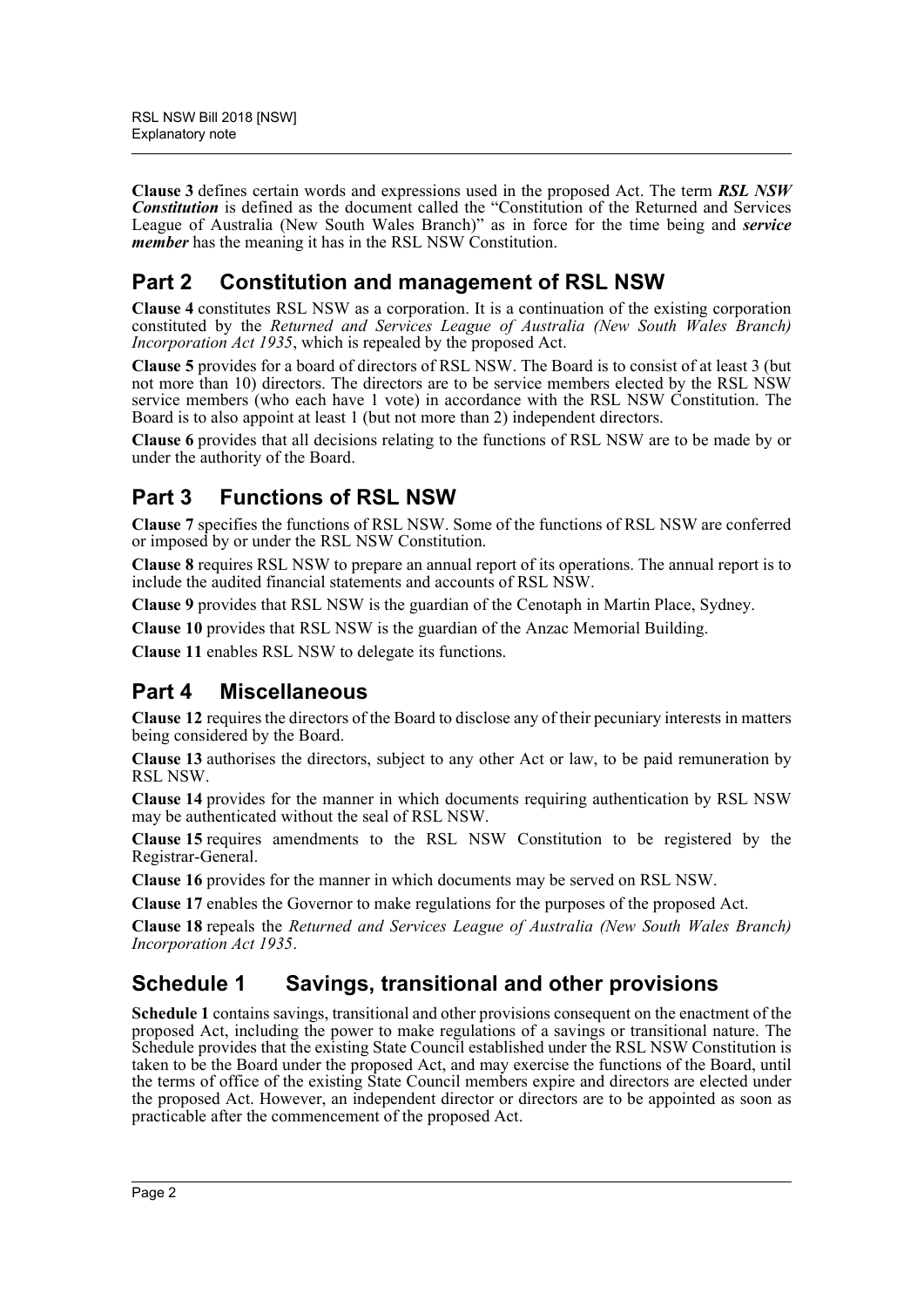First print



New South Wales

# **RSL NSW Bill 2018**

# **Contents**

|        |                                                      | Page                         |
|--------|------------------------------------------------------|------------------------------|
| Part 1 | <b>Preliminary</b>                                   |                              |
|        | Name of Act<br>1                                     | 2                            |
|        | $\overline{2}$<br>Commencement<br>3<br>Definitions   | $\sqrt{2}$<br>$\overline{2}$ |
| Part 2 | <b>Constitution and management of RSL NSW</b>        |                              |
|        | Constitution<br>4                                    | 3                            |
|        | 5<br>Board of directors of RSL NSW                   | $\mathbf{3}$                 |
|        | Role of Board<br>6                                   | 3                            |
| Part 3 | <b>Functions of RSL NSW</b>                          |                              |
|        | <b>General functions</b><br>7                        | 4                            |
|        | Annual report of RSL NSW<br>8                        | 4                            |
|        | The Cenotaph<br>9                                    | 4                            |
|        | 10<br>Anzac Memorial Building                        | 4                            |
|        | 11<br>Delegation                                     | 5                            |
| Part 4 | <b>Miscellaneous</b>                                 |                              |
|        | 12<br>Disclosure of pecuniary interests by directors | 6                            |
|        | Remuneration of directors<br>13 <sup>°</sup>         | 6                            |
|        | Authentication of documents<br>14                    | 7                            |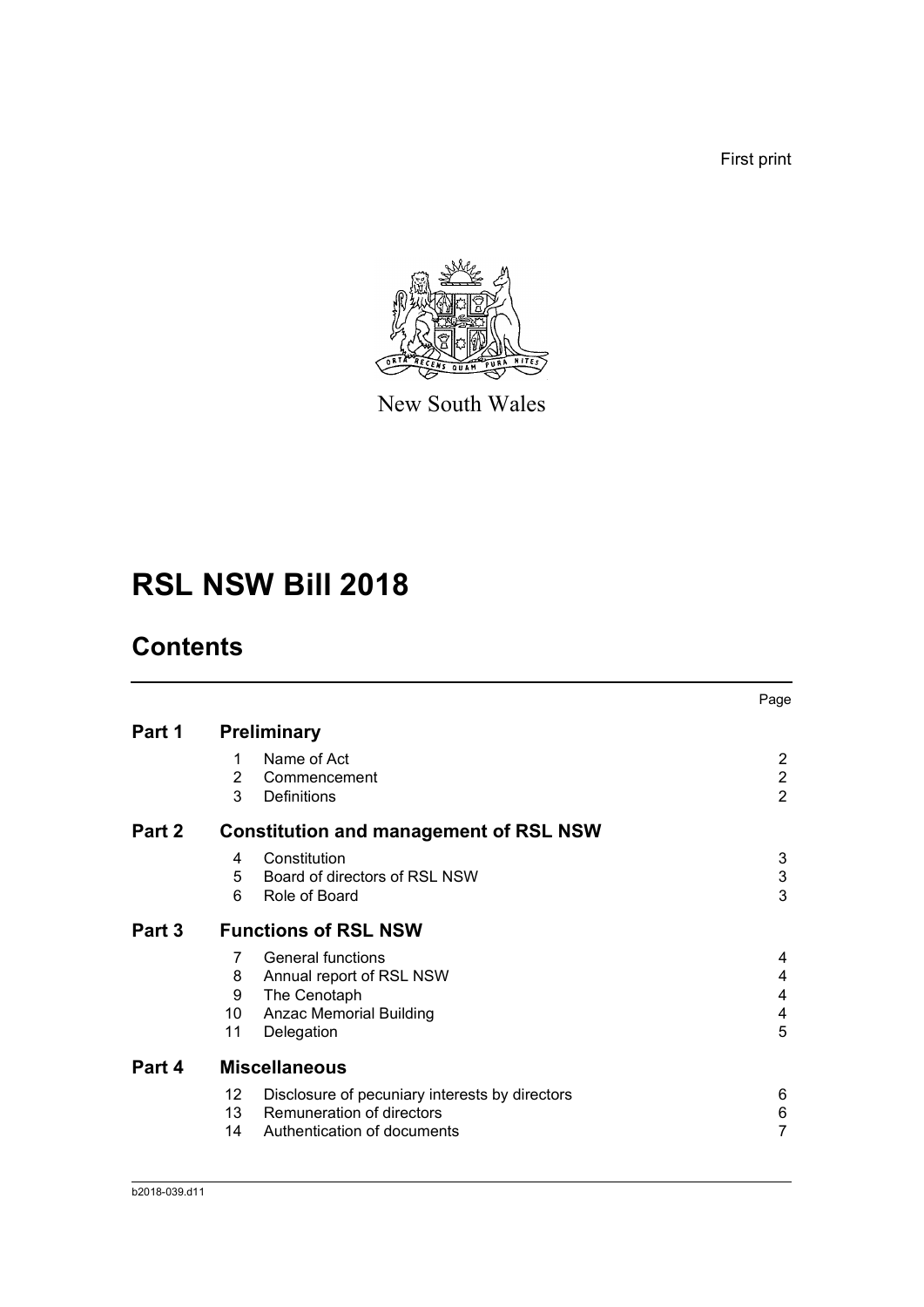| Schedule 1 |     | Savings, transitional and other provisions          | 8 |
|------------|-----|-----------------------------------------------------|---|
|            | 18. | Repeal of Act 1935 No 39                            |   |
|            | 17  | Regulations                                         |   |
|            | 16  | Service of documents                                |   |
|            | 15  | Amendments to RSL NSW Constitution to be registered |   |

Page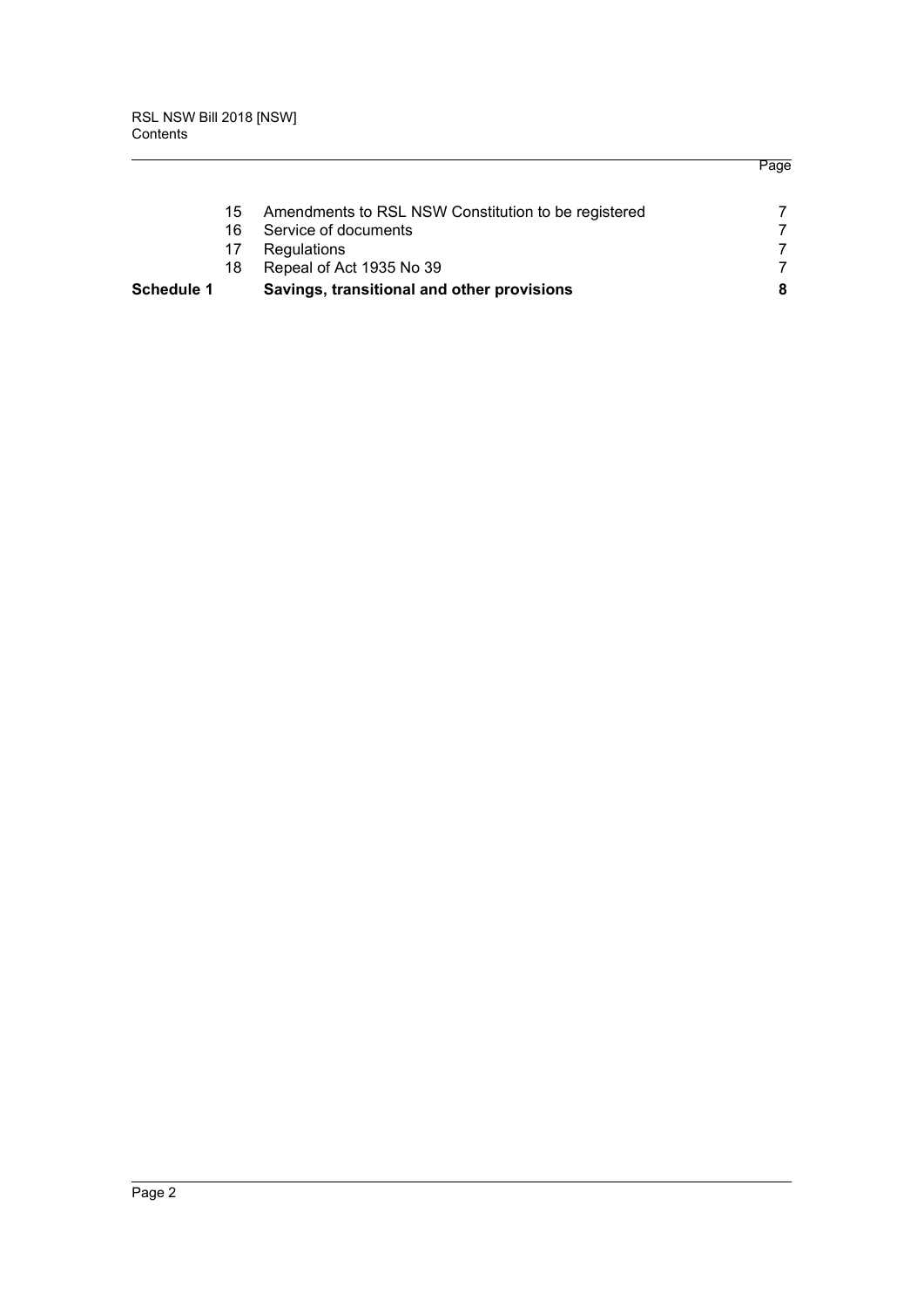

New South Wales

# **RSL NSW Bill 2018**

No , 2018

#### **A Bill for**

An Act to reconstitute the Returned and Services League of Australia (New South Wales Branch) as a corporation with the alternate name of RSL NSW; to repeal the *Returned and Services League of Australia (New South Wales Branch) Incorporation Act 1935*; and for other purposes.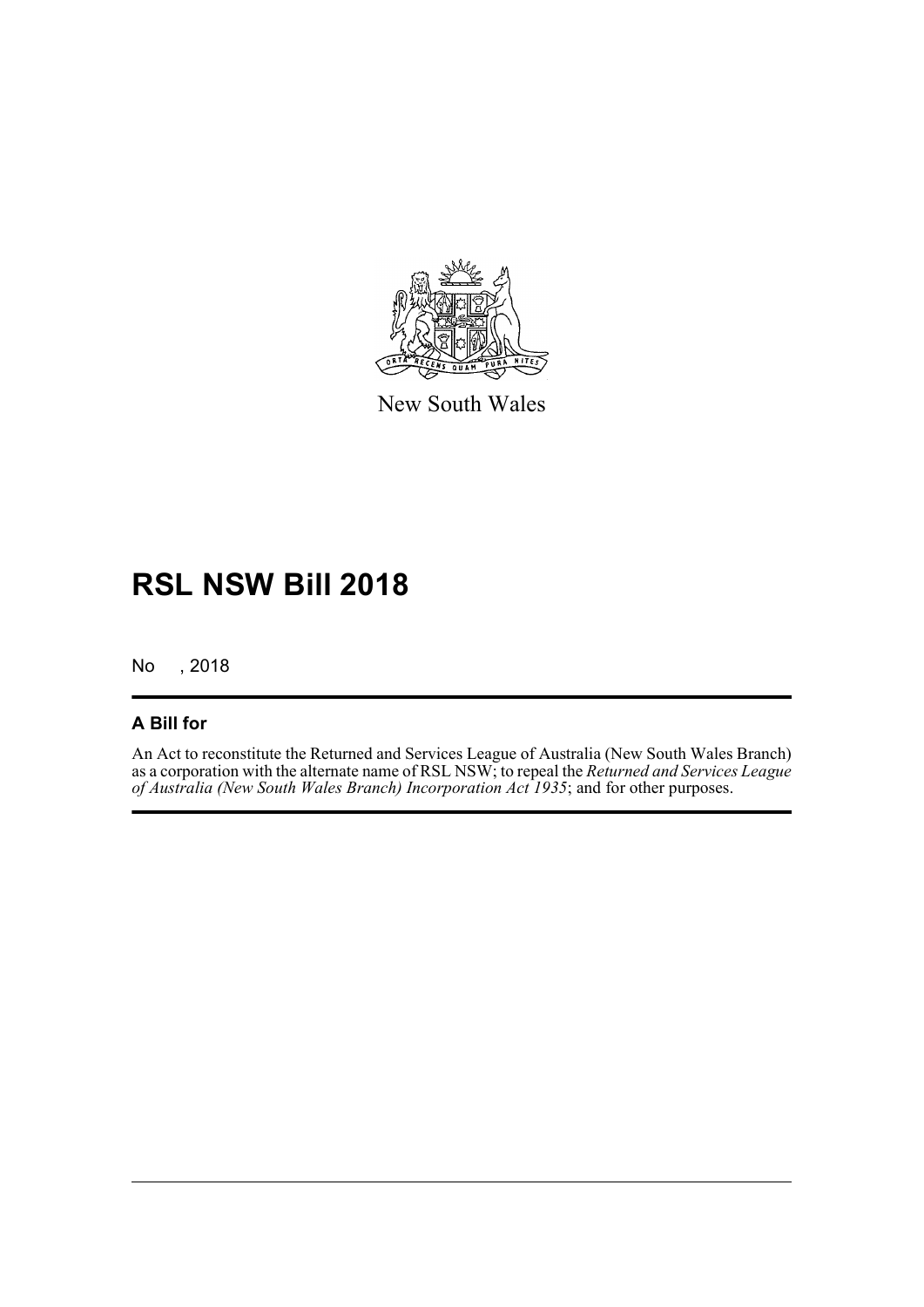<span id="page-5-3"></span><span id="page-5-2"></span><span id="page-5-1"></span><span id="page-5-0"></span>

| The Legislature of New South Wales enacts:<br><b>Preliminary</b><br>Part 1 |     | $\mathbf{1}$                                                                                                                                                      |                |
|----------------------------------------------------------------------------|-----|-------------------------------------------------------------------------------------------------------------------------------------------------------------------|----------------|
|                                                                            |     |                                                                                                                                                                   | $\overline{2}$ |
| 1                                                                          |     | <b>Name of Act</b>                                                                                                                                                | 3              |
|                                                                            |     | This Act is the <i>RSL NSW Act 2018</i> .                                                                                                                         | $\overline{4}$ |
| $\mathbf{2}$                                                               |     | Commencement                                                                                                                                                      | 5              |
|                                                                            |     | This Act commences on a day or days to be appointed by proclamation.                                                                                              | 6              |
| 3                                                                          |     | <b>Definitions</b>                                                                                                                                                | $\overline{7}$ |
|                                                                            | (1) | In this Act:                                                                                                                                                      | 8              |
|                                                                            |     | <b>Board</b> means the board of directors of RSL NSW established under section 5.                                                                                 | 9              |
|                                                                            |     | <i>director</i> means a director of the Board.                                                                                                                    | 10             |
|                                                                            |     | former Act means the Returned and Services League of Australia (New South Wales<br>Branch) Incorporation Act 1935.                                                | 11<br>12       |
|                                                                            |     | <i>function</i> includes a power, authority or duty, and <i>exercise</i> a function includes<br>perform a duty.                                                   | 13<br>14       |
|                                                                            |     | <b>RSL NSW</b> means the corporation constituted by this Act.                                                                                                     | 15             |
|                                                                            |     | <b>RSL</b> NSW Constitution means the document called the "Constitution of the<br>Returned and Services League of Australia (New South Wales Branch)" as in force | 16<br>17       |
|                                                                            |     | for the time being.                                                                                                                                               | 18             |
|                                                                            |     | service member means a person who is a service member within the meaning of the<br>RSL NSW Constitution.                                                          | 19<br>20       |
|                                                                            |     | Note. The Interpretation Act 1987 contains definitions and other provisions that affect the<br>interpretation and application of this Act.                        | 21<br>22       |
|                                                                            | (2) | Notes included in this Act do not form part of this Act.                                                                                                          | 23             |
|                                                                            |     |                                                                                                                                                                   |                |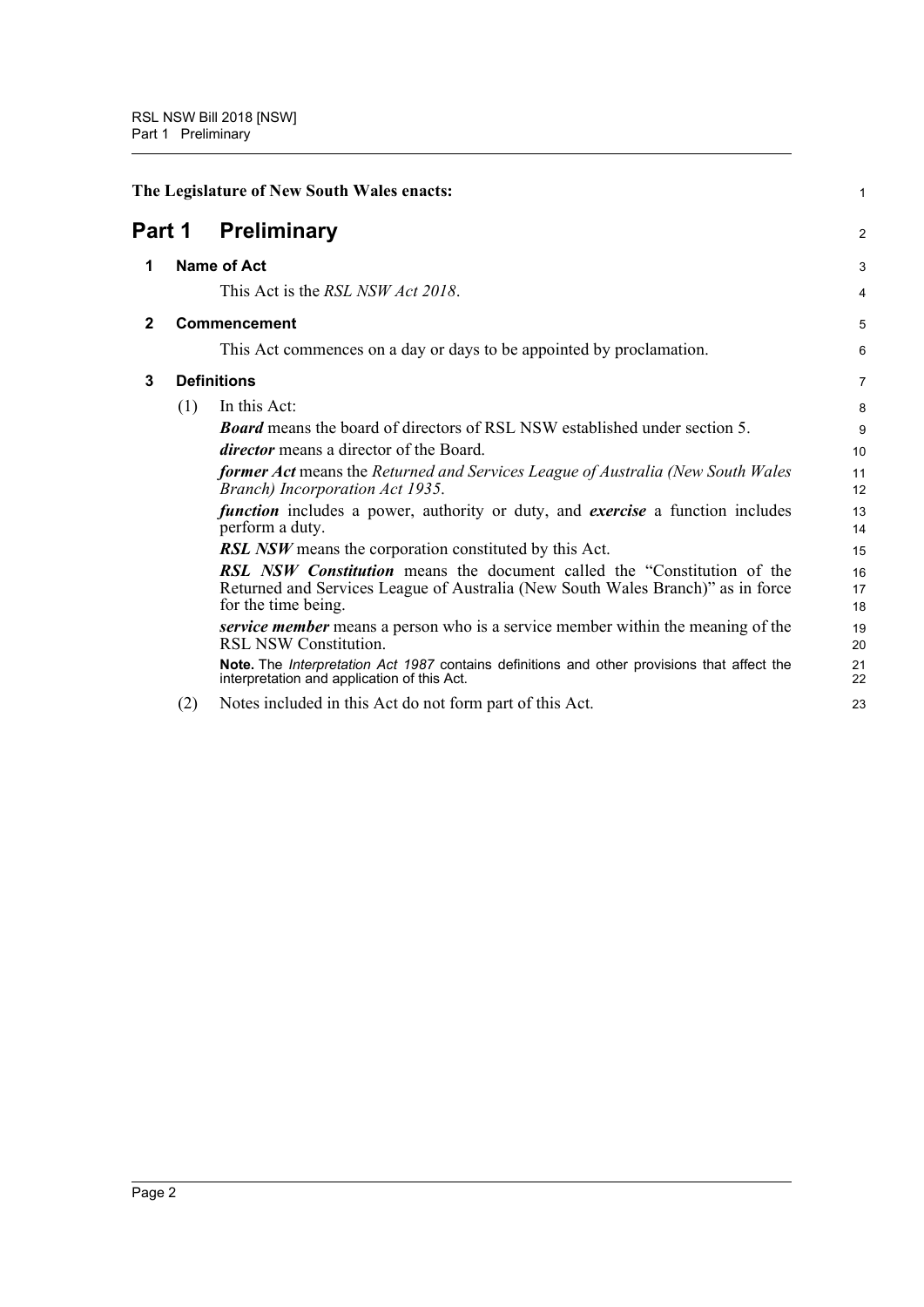# <span id="page-6-1"></span><span id="page-6-0"></span>**Part 2 Constitution and management of RSL NSW**

<span id="page-6-2"></span>

| 4 |     | <b>Constitution</b>                                                                                                                                                                                                                                                                              | $\overline{2}$           |
|---|-----|--------------------------------------------------------------------------------------------------------------------------------------------------------------------------------------------------------------------------------------------------------------------------------------------------|--------------------------|
|   | (1) | There is constituted by this Act a corporation with the corporate name of the<br>Returned and Services League of Australia (New South Wales Branch).                                                                                                                                             | 3<br>4                   |
|   | (2) | The Returned and Services League of Australia (New South Wales Branch) may also<br>be called RSL NSW and the use of that name has the same effect for all purposes as<br>the use of its corporate name.                                                                                          | 5<br>6<br>$\overline{7}$ |
|   | (3) | RSL NSW is not and does not represent the Crown.                                                                                                                                                                                                                                                 | 8                        |
|   | (4) | RSL NSW is a continuation of, and the same legal entity as, the corporation<br>constituted by the former Act.                                                                                                                                                                                    | 9<br>10                  |
|   |     | Note. Section 53 of the Interpretation Act 1987 contains savings provisions in relation to the<br>effect of the alteration of the name and constitution of the former corporation.                                                                                                               | 11<br>12                 |
| 5 |     | <b>Board of directors of RSL NSW</b>                                                                                                                                                                                                                                                             | 13                       |
|   | (1) | There is to be a board of directors of RSL NSW.                                                                                                                                                                                                                                                  | 14                       |
|   | (2) | The Board is to consist of at least 3 but not more than 10 directors.                                                                                                                                                                                                                            | 15                       |
|   | (3) | Except as provided by subsection $(5)$ , the directors are to be service members who<br>are elected, in accordance with the RSL NSW Constitution, as directors by the<br>service members.                                                                                                        | 16<br>17<br>18           |
|   | (4) | Each service member has one vote in an election of the directors.                                                                                                                                                                                                                                | 19                       |
|   | (5) | At least 1 but not more than 2 persons are to be appointed by the Board as<br>independent directors. An <i>independent director</i> is a person who is not, or was not in<br>the previous 5 years, admitted as a member of RSL NSW in any class of membership<br>under the RSL NSW Constitution. | 20<br>21<br>22<br>23     |
|   | (6) | The RSL NSW Constitution may make provision for or with respect to the directors<br>(including terms of office and removal from office).                                                                                                                                                         | 24<br>25                 |
|   | (7) | The procedure for the calling of meetings of the Board and for the conduct of<br>business at those meetings is, subject to this Act and the regulations, to be as<br>determined by the Board.                                                                                                    | 26<br>27<br>28           |
| 6 |     | <b>Role of Board</b>                                                                                                                                                                                                                                                                             | 29                       |
|   |     |                                                                                                                                                                                                                                                                                                  |                          |

- <span id="page-6-3"></span>(1) All decisions relating to the functions of RSL NSW are to be made by or under the 30 authority of the Board. 31
- (2) Any act, matter or thing done in the name of, or on behalf of, RSL NSW by or under 32 the authority of the Board is taken to have been done by RSL NSW. 33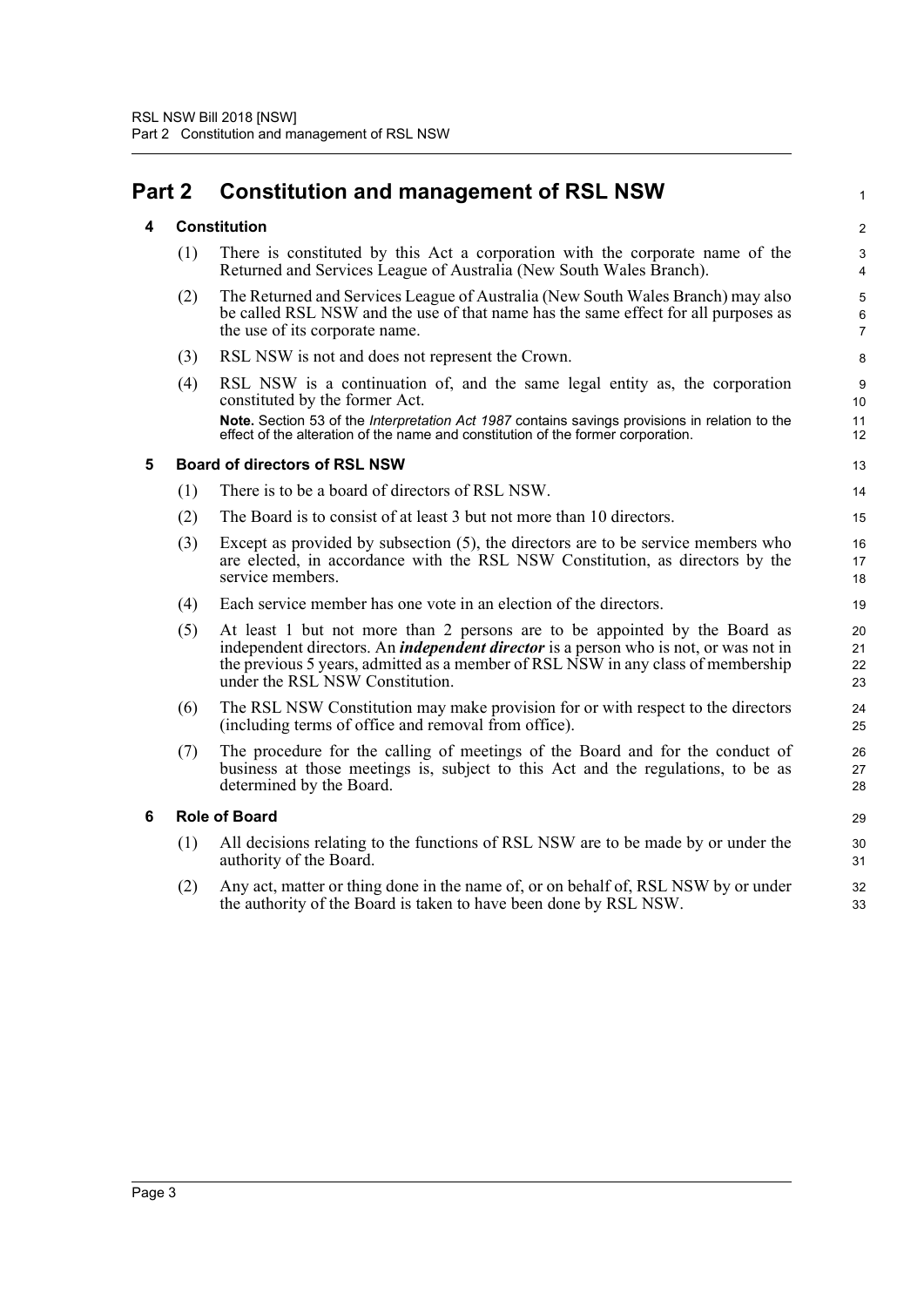<span id="page-7-4"></span><span id="page-7-3"></span><span id="page-7-2"></span><span id="page-7-1"></span><span id="page-7-0"></span>

| Part 3 |     | <b>Functions of RSL NSW</b>                                                                                                                                                                                                            | 1              |
|--------|-----|----------------------------------------------------------------------------------------------------------------------------------------------------------------------------------------------------------------------------------------|----------------|
| 7      |     | <b>General functions</b>                                                                                                                                                                                                               | $\overline{c}$ |
|        | (1) | RSL NSW has the functions conferred or imposed on it by or under any of the<br>following:                                                                                                                                              | 3<br>4         |
|        |     | the RSL NSW Constitution,<br>(a)                                                                                                                                                                                                       | 5              |
|        |     | (b)<br>this Act or any other Act or law.<br>Note. See for example section 50 of the Interpretation Act 1987.                                                                                                                           | 6<br>7         |
|        | (2) | RSL NSW must keep proper accounts and records in relation to its operations.                                                                                                                                                           | 8              |
| 8      |     | <b>Annual report of RSL NSW</b>                                                                                                                                                                                                        | 9              |
|        | (1) | RSL NSW must, within 6 months after the end of each financial year of RSL NSW<br>or within a longer period allowed by the Minister, prepare and forward to the<br>Minister an annual report of its operations for that financial year. | 10<br>11<br>12 |
|        | (2) | The annual report must include:                                                                                                                                                                                                        | 13             |
|        |     | copies of the financial statements and accounts of RSL NSW, prepared in<br>(a)<br>accordance with the Australian Accounting Standards, for the financial year to<br>which the report relates, and                                      | 14<br>15<br>16 |
|        |     | an independent auditor's report, prepared in accordance with the Australian<br>(b)<br>Auditing Standards, on those financial statements and accounts, and                                                                              | 17<br>18       |
|        |     | information relating to the determination of the remuneration for each director,<br>(c)<br>and                                                                                                                                         | 19<br>20       |
|        |     | (d)<br>any other information prescribed by the regulations.                                                                                                                                                                            | 21             |
|        | (3) | The Minister is to table the annual report or cause it to be tabled in both Houses of<br>Parliament as soon as practicable after it is forwarded to the Minister.                                                                      | 22<br>23       |
|        | (4) | RSL NSW is to make copies of its annual report publicly available at no cost.                                                                                                                                                          | 24             |
|        | (5) | The financial year of RSL NSW is, for the purposes of this section, the period of<br>12 months as determined by RSL NSW.                                                                                                               | 25<br>26       |
| 9      |     | The Cenotaph                                                                                                                                                                                                                           | 27             |
|        | (1) | RSL NSW is to be taken to be the guardian of the Cenotaph in Martin Place in the<br>City of Sydney.                                                                                                                                    | 28<br>29       |
|        | (2) | The Council of the City of Sydney is required to appoint, as custodian of the<br>Cenotaph, a person nominated by RSL NSW.                                                                                                              | 30<br>31       |
|        | (3) | Any information or complaint in respect of any offence concerning the Cenotaph<br>may be laid or made by the custodian of the Cenotaph.                                                                                                | 32<br>33       |
| 10     |     | <b>Anzac Memorial Building</b>                                                                                                                                                                                                         | 34             |
|        | (1) | RSL NSW is taken to be the guardian of the Anzac Memorial Building.                                                                                                                                                                    | 35             |
|        | (2) | The Trustees of the Anzac Memorial Building are required to appoint, as custodian<br>of the Anzac Memorial Building, a person nominated by RSL NSW.                                                                                    | 36<br>37       |
|        | (3) | Any information or complaint in respect of any offence concerning the Anzac<br>Memorial Building may be laid or made by the custodian of the Anzac Memorial<br>Building.                                                               | 38<br>39<br>40 |
|        | (4) | In this section, the <i>Anzac Memorial Building</i> means the memorial building within<br>the meaning of the <i>Anzac Memorial (Building) Act 1923</i> .                                                                               | 41<br>42       |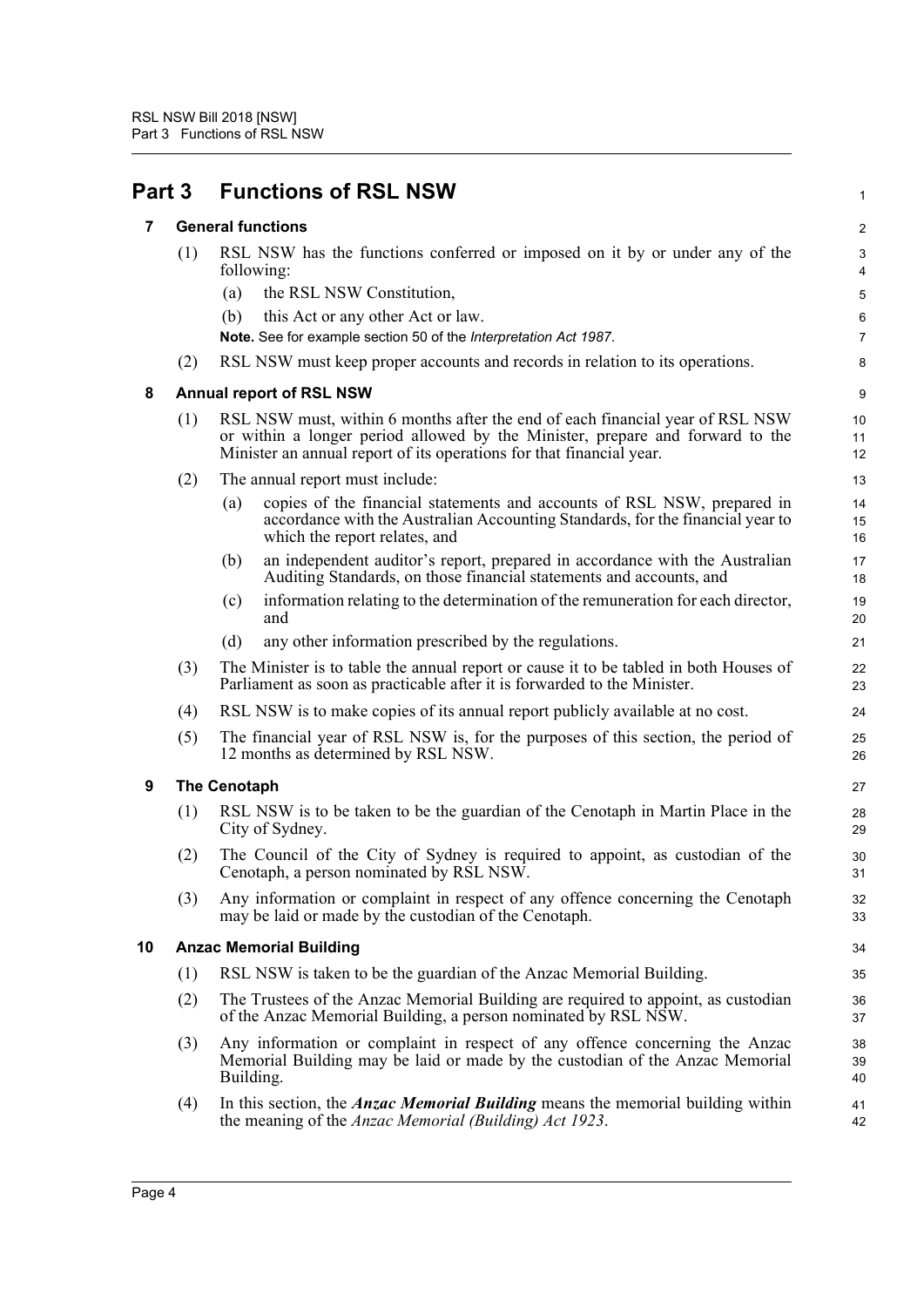### <span id="page-8-0"></span>**11 Delegation** 1

| RSL NSW may delegate the exercise of any of its functions (other than this power of |  |
|-------------------------------------------------------------------------------------|--|
| delegation) to:                                                                     |  |

- (a) a director, or 4
- (b) an employee of RSL NSW, or 5
- (c) a committee comprised of, or a combination of, those persons, or 6
- (d) any other person. 7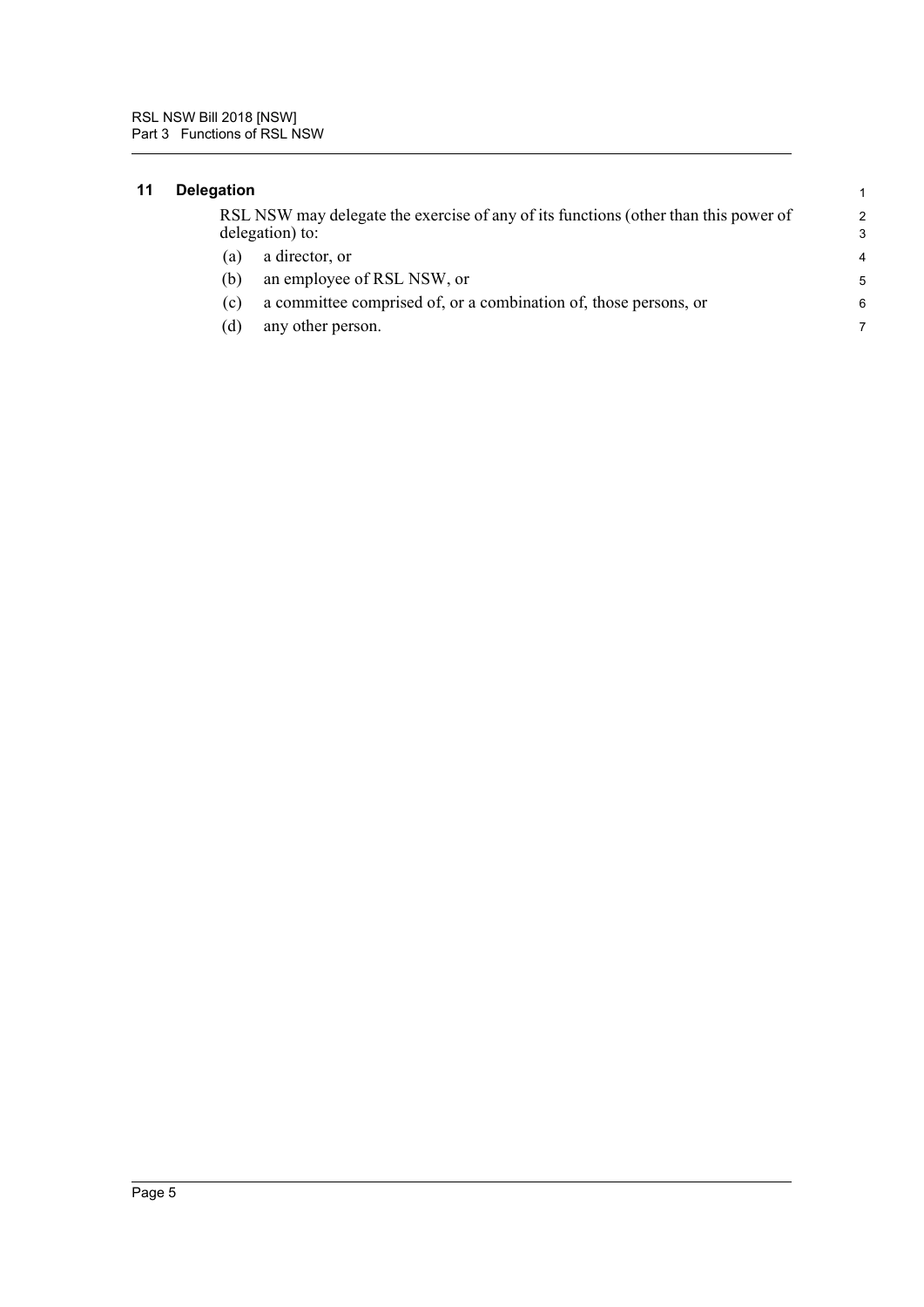<span id="page-9-2"></span><span id="page-9-1"></span><span id="page-9-0"></span>

| Part 4 |     | <b>Miscellaneous</b>                                                                                                                                                                                                                                                                  | $\mathbf{1}$              |
|--------|-----|---------------------------------------------------------------------------------------------------------------------------------------------------------------------------------------------------------------------------------------------------------------------------------------|---------------------------|
| 12     |     | Disclosure of pecuniary interests by directors                                                                                                                                                                                                                                        | 2                         |
|        | (1) | If:                                                                                                                                                                                                                                                                                   | $\ensuremath{\mathsf{3}}$ |
|        |     | a director has a pecuniary interest in a matter being considered or about to be<br>(a)<br>considered at a meeting of the Board, and                                                                                                                                                   | 4<br>$\sqrt{5}$           |
|        |     | the interest appears to raise a conflict with the proper performance of the<br>(b)<br>director's duties in relation to the consideration of the matter,                                                                                                                               | 6<br>$\overline{7}$       |
|        |     | the director must, as soon as possible after the relevant facts have come to the<br>director's knowledge, disclose the nature of the interest at a meeting of the Board.                                                                                                              | $\bf8$<br>9               |
|        | (2) | A disclosure by a director at a meeting of the Board that the director:                                                                                                                                                                                                               | 10                        |
|        |     | is a director, or is in the employment, of a specified company or other body, or<br>(a)                                                                                                                                                                                               | 11                        |
|        |     | (b)<br>is a partner, or is in the employment, of a specified person, or                                                                                                                                                                                                               | 12                        |
|        |     | has some other specified interest relating to a specified company or other body<br>(c)<br>or to a specified person,                                                                                                                                                                   | 13<br>14                  |
|        |     | is a sufficient disclosure of the nature of the interest in any matter relating to that<br>company or other body or to that person which may arise after the date of the<br>disclosure and which is required to be disclosed under subsection (1).                                    | 15<br>16<br>17            |
|        | (3) | Particulars of any disclosure made under this section must be recorded by the Board<br>in a document kept for the purpose and that document must be made available at all<br>reasonable hours for inspection by any person on payment of a reasonable fee<br>determined by the Board. | 18<br>19<br>20<br>21      |
|        | (4) | After a director has disclosed the nature of an interest in any matter, the director must<br>not, unless the Board otherwise determines:                                                                                                                                              | 22<br>23                  |
|        |     | be present during any deliberation of the Board with respect to the matter, or<br>(a)                                                                                                                                                                                                 | 24                        |
|        |     | take part in any decision of the Board with respect to the matter.<br>(b)                                                                                                                                                                                                             | 25                        |
|        | (5) | For the purpose of the making of a determination by the Board under subsection (4),<br>a director who has a pecuniary interest in a matter to which the disclosure relates<br>must not:                                                                                               | 26<br>27<br>28            |
|        |     | be present during any deliberation of the Board for the purpose of making the<br>(a)<br>determination, or                                                                                                                                                                             | 29<br>30                  |
|        |     | take part in the making by the Board of the determination.<br>(b)                                                                                                                                                                                                                     | 31                        |
|        | (6) | A contravention of this section does not invalidate any decision of the Board.                                                                                                                                                                                                        | 32                        |
|        | (7) | This section does not prevent a director from taking part in the making of a<br>determination that relates to the remuneration of the directors if the requirements<br>specified in the RSL NSW Constitution relating to the making of the determination<br>are complied with.        | 33<br>34<br>35<br>36      |
| 13     |     | <b>Remuneration of directors</b>                                                                                                                                                                                                                                                      | 37                        |
|        | (1) | A director may, subject to any other Act or law, receive remuneration from RSL<br>NSW.                                                                                                                                                                                                | 38<br>39                  |
|        | (2) | In determining the level of remuneration to be paid to a director, RSL NSW must<br>have regard to the following:                                                                                                                                                                      | 40<br>41                  |
|        |     | the specific role of the director,<br>(a)                                                                                                                                                                                                                                             | 42                        |
|        |     | the remuneration paid to the directors of comparable organisations,<br>(b)                                                                                                                                                                                                            | 43                        |
|        |     | any other matter prescribed by the regulations.<br>(c)                                                                                                                                                                                                                                | 44                        |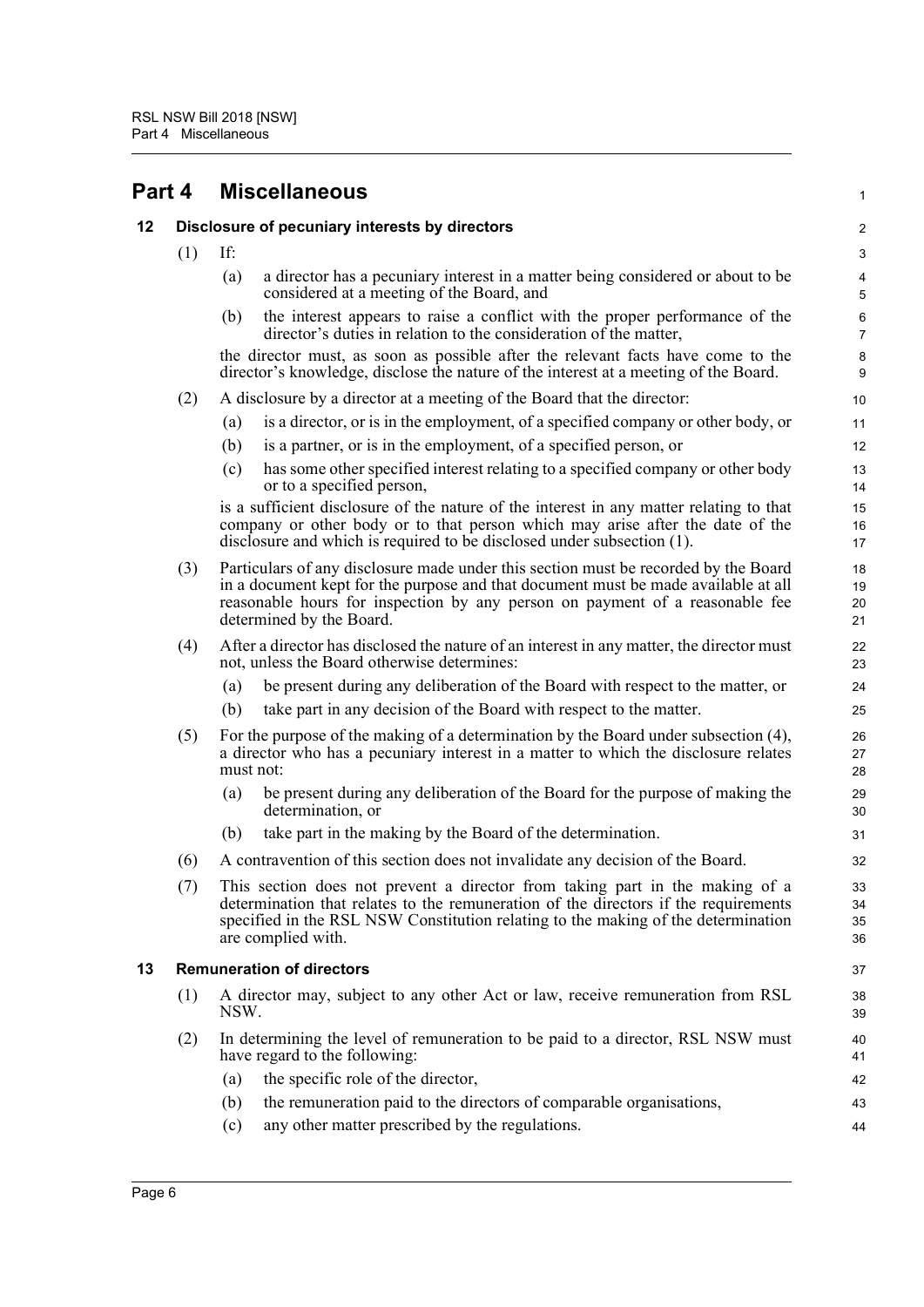<span id="page-10-4"></span><span id="page-10-3"></span><span id="page-10-2"></span><span id="page-10-1"></span><span id="page-10-0"></span>

|    | (3) | The level of remuneration paid to a director must not, having regard to the matters<br>referred to in subsection $(2)$ , be manifestly excessive.                                                                                                                           | $\mathbf{1}$<br>$\overline{2}$ |
|----|-----|-----------------------------------------------------------------------------------------------------------------------------------------------------------------------------------------------------------------------------------------------------------------------------|--------------------------------|
| 14 |     | <b>Authentication of documents</b>                                                                                                                                                                                                                                          | 3                              |
|    |     | Any document requiring authentication by RSL NSW is sufficiently authenticated<br>without the seal of RSL NSW if it is:                                                                                                                                                     | 4<br>5                         |
|    |     | signed by 2 directors, or<br>(a)                                                                                                                                                                                                                                            | 6                              |
|    |     | (b)<br>signed:                                                                                                                                                                                                                                                              | $\overline{7}$                 |
|    |     | by a director, and<br>(i)                                                                                                                                                                                                                                                   | 8                              |
|    |     | (ii)<br>by an employee of RSL NSW authorised by RSL NSW to sign the<br>document.                                                                                                                                                                                            | 9<br>10                        |
| 15 |     | Amendments to RSL NSW Constitution to be registered                                                                                                                                                                                                                         | 11                             |
|    | (1) | If any amendment is made to the RSL NSW Constitution on or after the<br>commencement of this Act, an instrument certified under the seal of RSL NSW<br>setting out the terms of the amendment is to be registered by the Registrar-General.                                 | 12<br>13<br>14                 |
|    | (2) | A copy of a registered instrument certified by the Registrar-General is conclusive<br>evidence of the contents of the instrument.                                                                                                                                           | 15<br>16                       |
| 16 |     | <b>Service of documents</b>                                                                                                                                                                                                                                                 | 17                             |
|    | (1) | A document may be served on RSL NSW by any of the following methods:                                                                                                                                                                                                        | 18                             |
|    |     | by post to the address specified by RSL NSW for the service of documents of<br>(a)<br>that kind,                                                                                                                                                                            | 19<br>20                       |
|    |     | by post to an office of RSL NSW or by leaving it at an office of RSL NSW<br>(b)<br>with a person apparently over the age of 16 years,                                                                                                                                       | 21<br>22                       |
|    |     | by email to an email address specified by RSL NSW for the service of<br>(c)<br>documents of that kind,                                                                                                                                                                      | 23<br>24                       |
|    |     | by any other method authorised by the regulations for the service of<br>(d)<br>documents of that kind.                                                                                                                                                                      | 25<br>26                       |
|    | (2) | Nothing in this section affects the operation of any provision of a law or of the rules<br>of a court authorising a document to be served on RSL NSW by any other method.                                                                                                   | 27<br>28                       |
|    | (3) | In this section, <i>serve</i> includes give or send.                                                                                                                                                                                                                        | 29                             |
| 17 |     | <b>Regulations</b>                                                                                                                                                                                                                                                          | 30                             |
|    |     | The Governor may make regulations, not inconsistent with this Act, for or with<br>respect to any matter that by this Act is required or permitted to be prescribed or that<br>is necessary or convenient to be prescribed for carrying out or giving effect to this<br>Act. | 31<br>32<br>33<br>34           |
| 18 |     | Repeal of Act 1935 No 39                                                                                                                                                                                                                                                    | 35                             |
|    |     | The Returned and Services League of Australia (New South Wales Branch)<br><i>Incorporation Act 1935</i> is repealed.                                                                                                                                                        | 36<br>37                       |